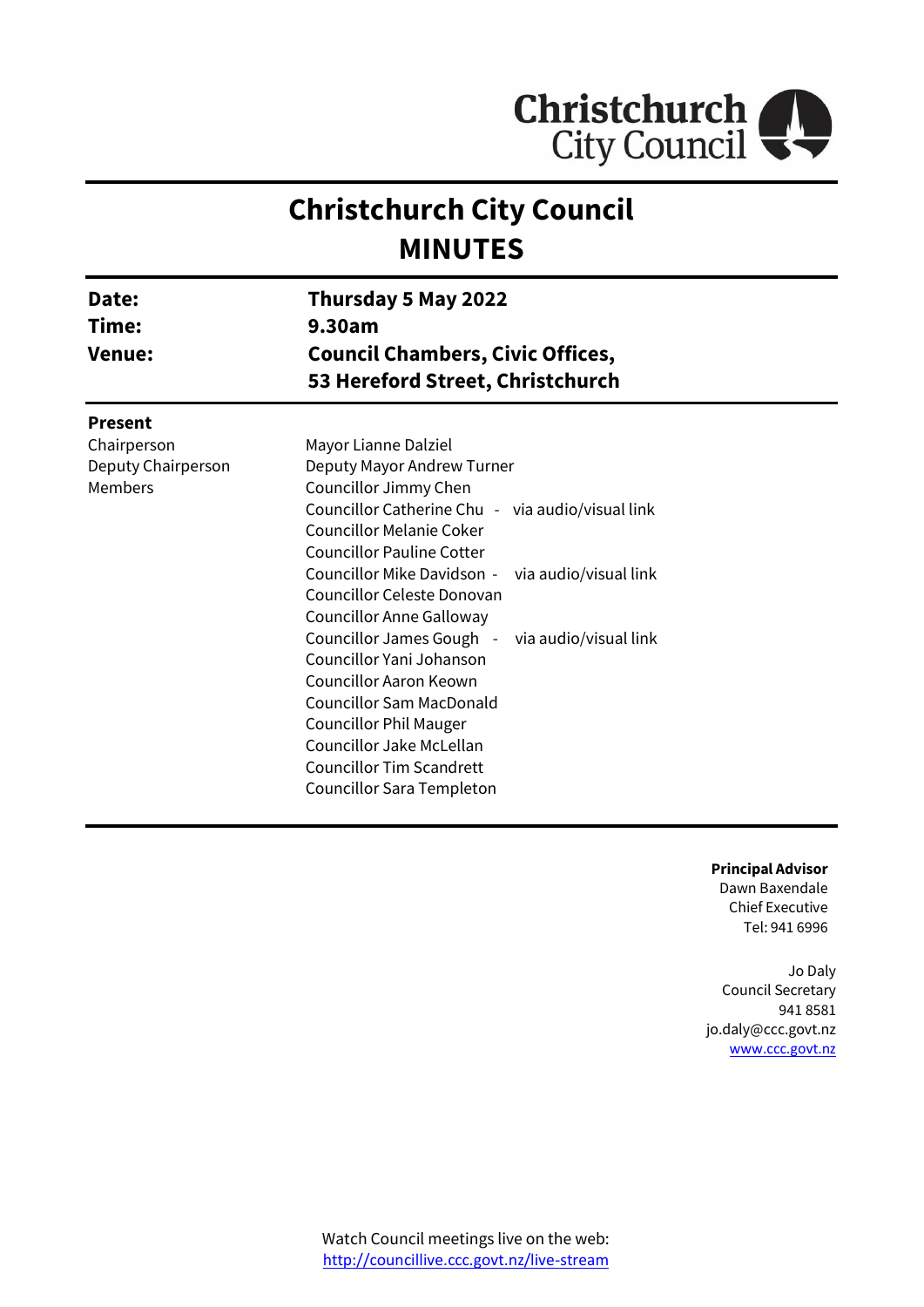

#### **Karakia Tīmatanga**: Given by the Mayor

# **Acknowledgement and Minute's Silence**

The Mayor spoke to acknowledge Ian Thomson

#### **The Mayor's words:**

I want to take a few minutes to acknowledge the sad loss and valued contribution of a key member of staff of the Christchurch City Council who died suddenly late last week.

Ian Thomson was a Senior Legal Counsel, one of seven and the longest standing. As such, he played a central role in advising successive Mayors, Councillors and staff since joining Council in 2003 following private practice in Ashburton and Christchurch. He displayed not only significant legal expertise, but a sound knowledge of the work of local government, and an ability to find solutions to issues, often on the spot, or within very tight timeframes.

His attendance at Council meetings was a reassurance for me in my role as Mayor and Chair.

Ian truly understood local government well and was able to instantly recall chapter and verse of our standing orders and the Local Government Act 2002. He was our trusted adviser and counsel, often working closely with individual Councillors as well as Council as a whole. He embodied a longstanding commitment to the concept and practice of public service.

It is fitting we are making this acknowledgement in the Council Chamber, as this was where he exercised this commitment frequently. He loved his job – and it showed in his enthusiasm and dedication to whatever legal or other issues came his way and to the relationships he built with many of us.

Ian was the consummate gentleman – courteous, kind and generous with his time. He was truly valued by staff and councillors alike.

Ian stretched the boundaries of the archetypal organisational lawyer – he was a very talented singer and chorister.

Our thoughts are with Ian's wife Gail and their daughters Rachel and Katherine to whom he was devoted. Their loss is immense, as is ours.

For me I can't imagine not having Ian here. Just to see him made me smile. This place won't be the same without him.

His was a life well-lived and may he rest in Peace

I invite you all to join with me in a minute's silence in acknowledgement of Ian and the outstanding contribution he made to the council and to our city.

#### **A minute's silence was held to acknowledge Ian Thomson**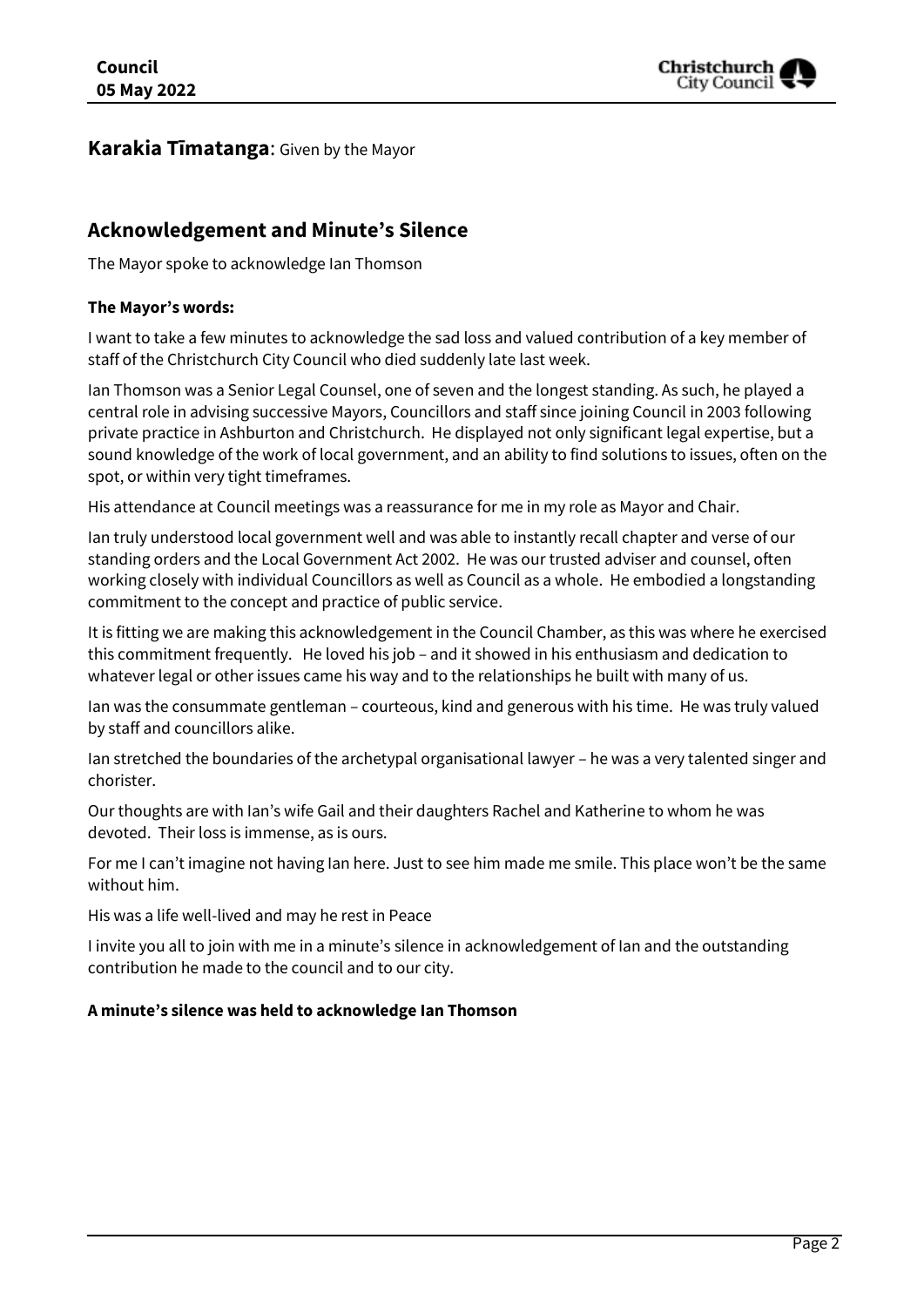

The agenda was dealt with in the following order.

#### **1. Apologies Ngā Whakapāha**

There were no apologies received.

# **2. Declarations of Interest Ngā Whakapuaki Aronga**

There were no declarations of interest recorded.

## **3. Public Participation Te Huinga Tūmatanui**

#### **3.1 Public Forum Te Huinga Whānui**

There were no public forum presentations.

#### **3.2 Deputations by Appointment Ngā Huinga Whakaritenga**

There were no deputations by appointment.

## **4. Presentation of Petitions Ngā Pākikitanga**

There was no presentation of petitions.

# **8. Resolution to Include Supplementary Reports Council Resolved CNCL/2022/00023**

That the reports be received and considered at the Council meeting on Thursday, 5 May 2022.

9. Mayor's Monthly Report - April 2022

Councillor MacDonald/Councillor Cotter **Carried**

# **5. Council Minutes - 7 April 2022 Council Resolved CNCL/2022/00024**

That the Council Confirm the Minutes from the Council meeting held 7 April 2022. Councillor Scandrett/Councillor Cotter **Carried**

# **6. Heathcote Low Stopbanks Feasibility Report**

This item was withdrawn from the agenda.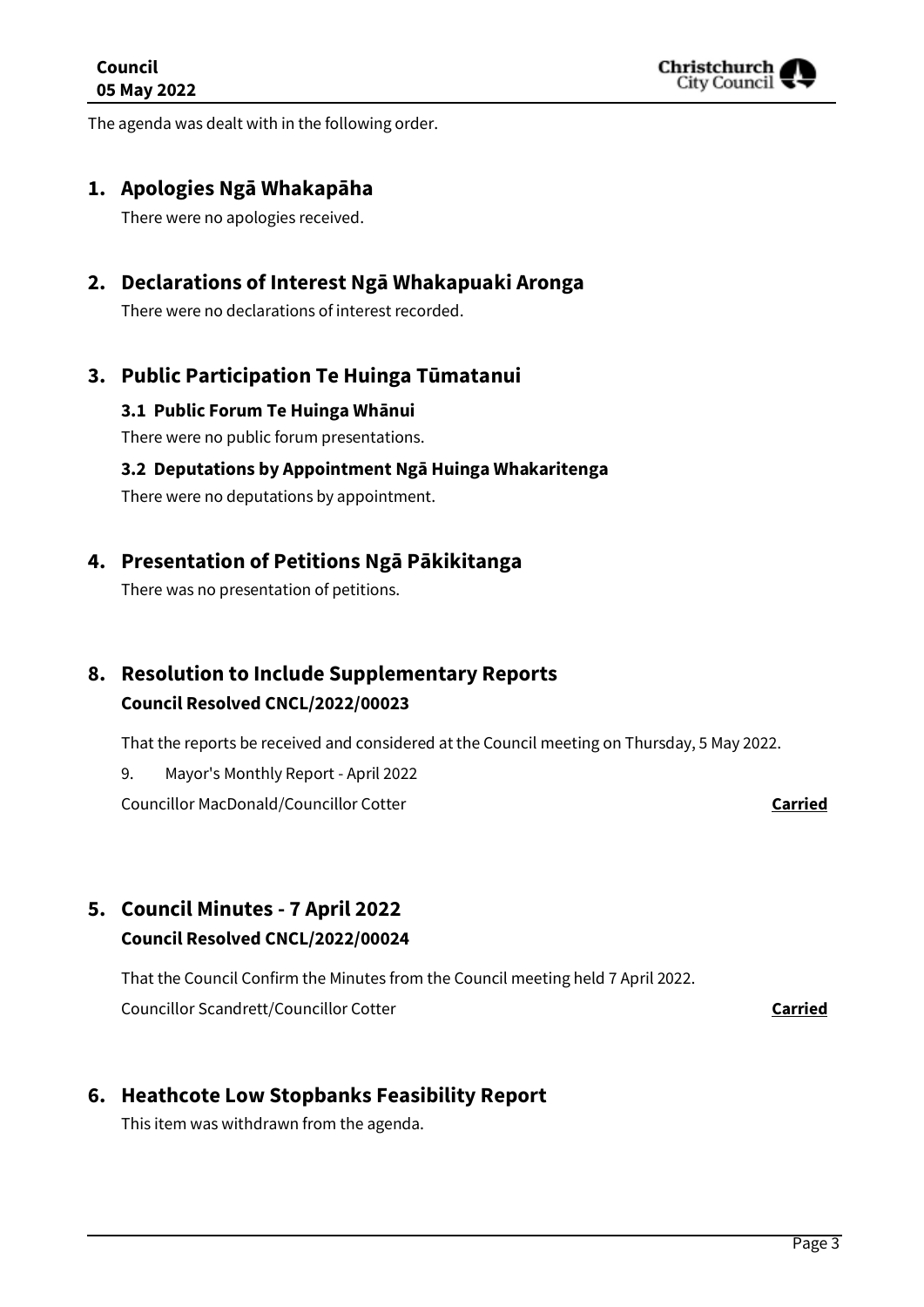

# **7. Draft submission on Transforming Recycling discussion document**

The Council decision approving the submission included an additional point regarding clarification on labelling.

The Council requested staff provide information on activity being undertaken to support home, community and commercial composting.

#### **Council Resolved CNCL/2022/00025**

That the Council:

- 1. Approve the draft submission to Ministry for the Environment on their Transforming Recycling discussion document (**Attachment A**), with an additional reference regarding clarification on labelling.
- 2. Note that staff will provide information on what Council and other parts of the country are doing to support home, community and commercial composting.

Councillor Cotter/Councillor Templeton **Carried**

Councillors Johanson, Keown and Mauger requested that their votes against point 28 in the submission be recorded.

## **9. Mayor's Monthly Report - April 2022**

The Council decision added an additional resolution 3.g noting the implications of urban grown and population demands and working with the Ministry of Education on this as a matter of priority.

The Council acknowledged and recorded its gratitude to Jimmy Gordon for making of ANZAC Poppy Bowls and gifting these within the community.

#### **Council Resolved CNCL/2022/00026**

That the Council:

- $1.$ Receive the information in this Report.
- $2.$ Note that in September 2021, the Finance and Performance Committee resolved (under delegation) to approve the Whakawhanake Kāinga Committee (Urban Growth Partnership for Greater Christchurch) Memorandum of Agreement (MoA).
	- a. Note that Cabinet has now agreed to enter into the MoA.
- 3. Agree to implement the decision as follows:
	- a. Appoint the Whakawhanake Kāinga Committee (Urban Growth Partnership for Greater Christchurch), in accordance with Clause 30 and Clause 30A of Schedule 7 of the Local Government Act 2002;
	- b. Delegate to the Whakawhanake Kāinga Committee (Urban Growth Partnership for Greater Christchurch), under clause 32 of Schedule 7 of the Local Government Act 2002 and any other applicable statutory authority, the matters in clauses 10 (delegations) and 11 (financial delegations) of the MoA.
	- c. Agree to vary clause 4 (ii) of the MoA to include Kāinga Ora as a member of the Chief Executive Advisory Group.